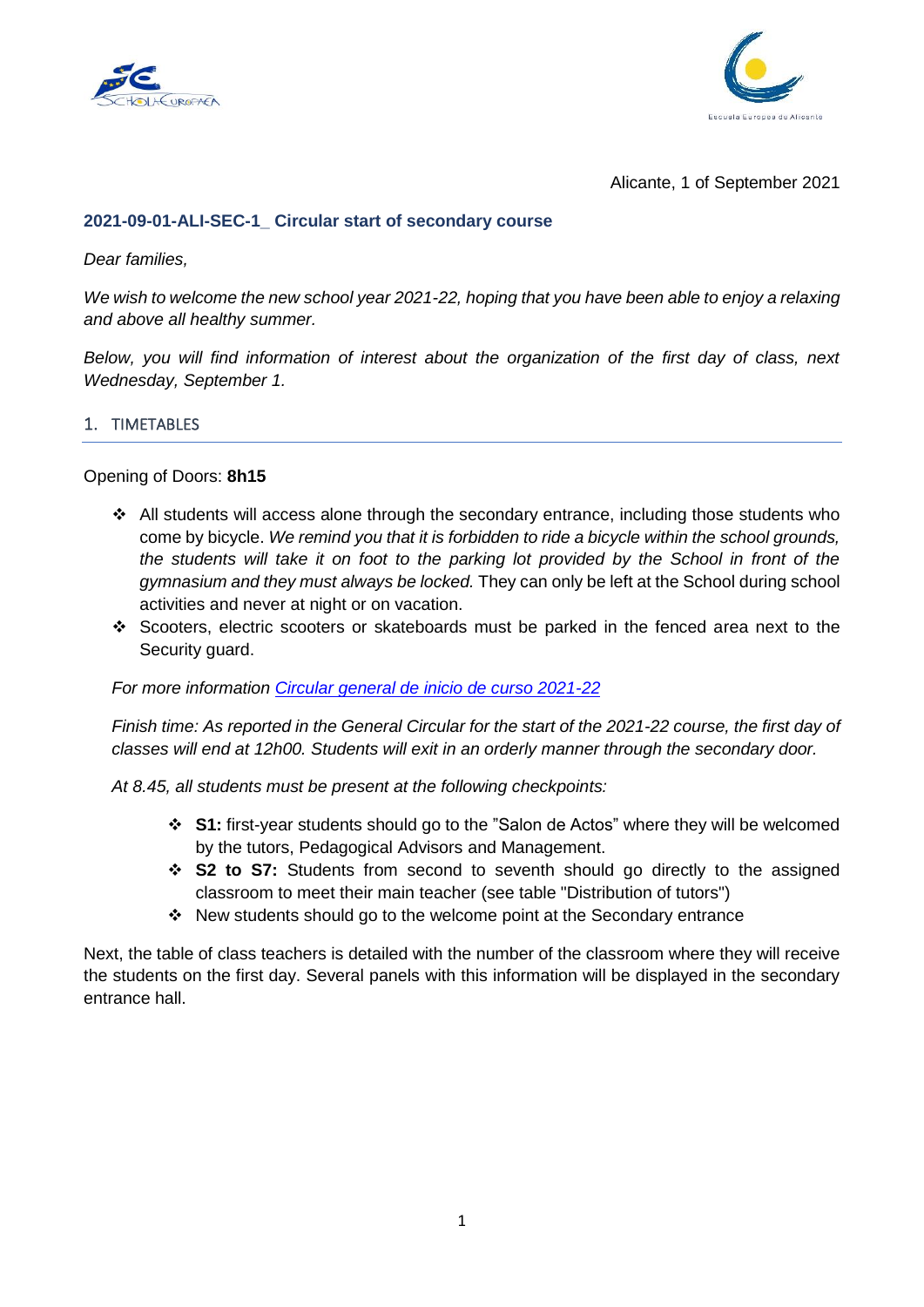



# 2. DISTRIBUTION OF TUTORS BY CLASSROOM (01/09/2021)

| Year           | <b>German Section</b>                                            | <b>English Section</b>                                                                    | <b>Spanish Section</b>                                                                                                  | <b>French Section</b>                                                           |
|----------------|------------------------------------------------------------------|-------------------------------------------------------------------------------------------|-------------------------------------------------------------------------------------------------------------------------|---------------------------------------------------------------------------------|
| 1 <sup>0</sup> | <b>HEIKO KOCH</b><br>(Aula S212)                                 | <b>PHILIP JONES</b><br>(Aula S005)                                                        | A - MERCEDES<br><b>SANCHEZ</b><br>(Aula S213)<br><b>B - MARCO ARNEDO</b><br>(Aula S215)                                 |                                                                                 |
| 2 <sup>0</sup> | <b>FLORIAN THALHAMMER</b><br>(Aula S218)                         | <b>MERCEDES</b><br><b>SIMEN LISTERUD</b><br><b>VILLEGAS</b><br>(Aula S205)<br>(Aula S214) |                                                                                                                         | <b>MARIE-HELENE</b><br><b>VERCLEVEN</b><br>(Aula S204)                          |
| 3 <sup>0</sup> | <b>ANJA FISCHER</b><br>(Aula S217)                               | <b>MAURICIO</b><br><b>MARTÍNEZ</b><br>(Aula S009)                                         | <b>BEGOÑA SÁNCHEZ</b><br><b>SCHERPEREEL</b><br>(Aula S107)                                                              |                                                                                 |
| 40             | <b>CAROLIN CARSTENS</b><br>(Aula S016)                           | <b>FIONA O'LEARY</b><br>(Aula S006)                                                       | A - MARCOS<br><b>VAZQUEZ</b><br>(Aula S011)<br><b>B-JOSË JUAN</b><br><b>GÓMEZ</b><br>(Aula S109)                        | <b>DAVID</b><br><b>HOORNAERT</b><br>(Aula S106)                                 |
| 50             | <b>AXEL STÖCKER/</b><br><b>JORG MÜLLER-GESSER</b><br>(Aula S013) | <b>CINZIA DI FEDE</b><br>(Aula S209)                                                      | A - JESUS<br><b>SANTAMARIA</b><br>(Aula S210)<br><b>B - MAR LANGA</b><br>(Aula S203)                                    | A - SOPHIE<br><b>BOURA</b><br><b>B-NICOLAS</b><br><b>LONGRIE</b><br>(Aula S111) |
| 6 <sup>0</sup> | <b>JENS GABRIEL MENZEL</b><br>(Aula 201)                         | <b>ANTONY PRIOR</b><br>(Aula S007)                                                        | A-JESUS<br><b>QUINTANILLA</b><br>(Aula S112)<br><b>B-REMEDIOS</b><br><b>GONZÁLEZ</b><br>J. CARLOS CÁMARA<br>(Aula S113) | <b>DIMITRI</b><br><b>PORTAL</b><br>(Aula S206)                                  |
| 7 <sup>0</sup> | <b>ANJA AVVENTI</b><br>(Aula S016)                               | <b>BHAVINI LAD /</b><br><b>ANTTI TORVIKOVSKI</b><br>(Aula S108)                           | <b>MAR PAREDES</b><br>(Aula S114)                                                                                       | <b>BORIS VEBREL</b><br>(Aula S202)                                              |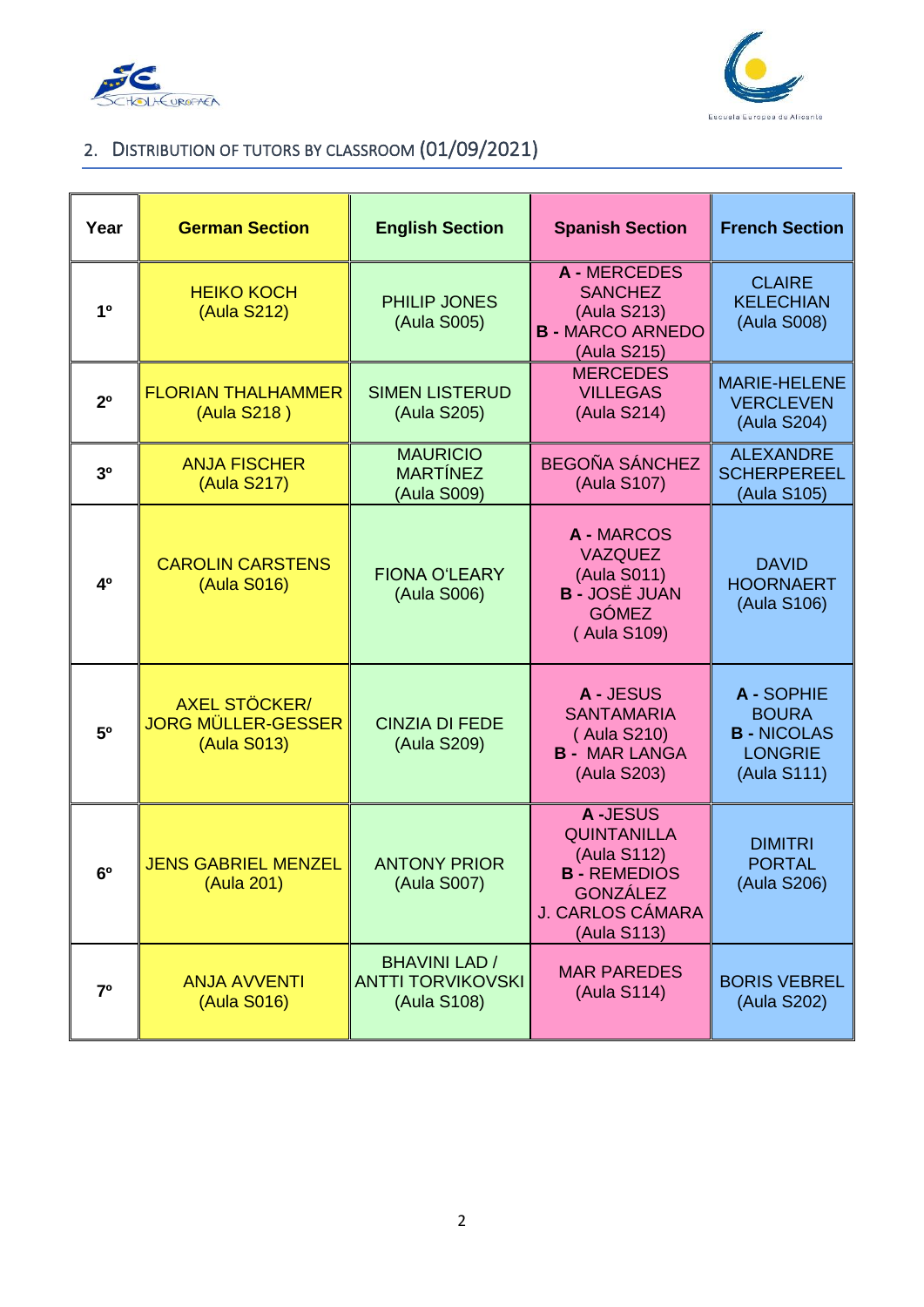



# 3. ORGANIZATION OF THE FIRST DAY

- $\div$  During the first three periods, the pupils will stay with their tutor and talk about the start of the academic year (rules, timetables, reminder of Covid 19 restrictions, etc.).
- $\cdot \cdot$  In the 4th period, each pupil will go to the class that corresponds with their new timetable given to them previously by the tutor. The class will end at 12h00 which is when the first day will end.
- **From Thursday the 2nd of September, pupils will follow the complete timetable.**

## 4. COMMUNICATION WITH FAMILIES

To continue our desire for sustainable development and better conservation of the environment, most of the communications to families and forms will be done electronically, thus having to respect the deadlines to the maximum.

**SMS My School is a common tool for all E.E. that allows effective communication through emails and a system of "announcements" available on the access page. It is therefore extremely important that families consult this portal regularly.**

**This tool will allow them to observe on-line absences, delays, timetables, list of assigned teachers as well as their contact e-mails, school newsletters, etc. They will also be able to retrieve all those communications sent by the School through the aforementioned "announcements" system.**

**We remind you of the importance of regularly checking the attendance and delays of your children to class through the use of the SMS (School Management System).**

For any incidences relating to SMS please directly contact **[LIST-ALI-SKU-SMS@eursc.eu](mailto:LIST-ALI-SKU-SMS@eursc.eu)**

For more information on how SMS works please see the following link: SMS for Parents 0.pdf [\(escuelaeuropea.org\)](https://www.escuelaeuropea.org/sites/default/files/2020-06/SMS%20for%20Parents_0.pdf)

#### 5. RULE AGREEMENT

At the beginning of your child's Agenda, as well as in the Secondary Policies and Regulations section of the school website, you will find our internal regulations, which provide more information on the rules and regulations that our students must comply with in order to maintain a safe and orderly environment where students can learn and enjoy.

We kindly ask you to read this information carefully. In the same way, we advise you to consult the school policy documents that you will find on our website [www.escuelaeuropea.org,](http://www.escuelaeuropea.org/) as well as the General Rules and Regulations [www.eursc.eu.](http://www.eursc.eu/)

Finally, you must fill out the following online form [formulario electrónico](https://forms.office.com/Pages/ResponsePage.aspx?id=aeA505McU0OzBwsicDW6Qozp4qtuRRdFo_BFPYTn2HtUMERHOUlMWldUQzM3MTRBUUxIOE0zVkU2Ri4u) before the 11<sup>th</sup> of September.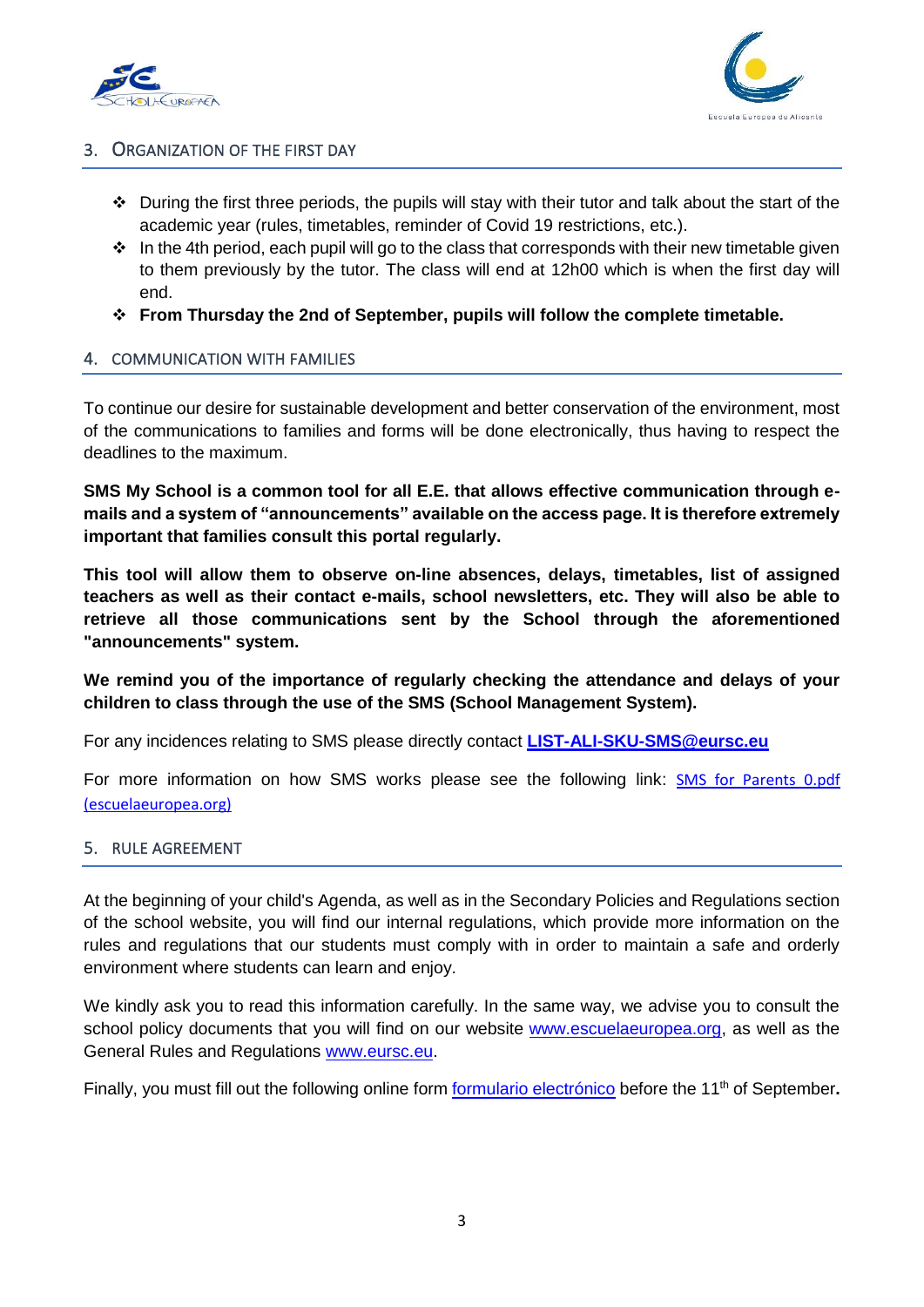



# 6. IDENTITY CARDS

The School will provide all students with a school identity card that they must carry with them at all times. There are of two types:

#### *White card:*

Card that all students receive. Indicates that students must remain in the School throughout the school day. Not allowing them to leave earlier, regardless of whether they have the last free periods. Recommended for S1, S2 and S3 students.

#### *Green card:*

It is awarded to students on an exceptional basis.

It allows the student to arrive later in the morning and leave earlier in the afternoon, if he does not have class in the first or last periods respectively.

This card does not allow the exit in free periods that are not at the beginning or at the end of the classes.

To request this card, the following requirements and conditions must be met:

- The student does not use school bus transport.
- The student arrives to classes on time.

• That every time the student leaves the school, he or she goes directly home and does not remain in the surroundings of the School.

• That the parents assume the responsibility derived from the non-presence of their child in the School during the whole school day.

• That the student shows their card when required

## **Failure to comply with any of these conditions may cause the withdrawal of the privileges that the green card grants.**

In addition, it is also possible to request that a badge can be included in the students' identity cards to indicate that the student can go home to eat during the noon break and the hours before or after if they do not have class. This card does not allow departure in the other free periods.

For this, the following requirements must be met and the following conditions must be adhered to:

- Live near to the School. (The student does not use school transportation).
	- Not be enrolled in the school canteen.
	- Arrive to classes on time.

• That every time the student leaves the school, he or she goes directly home and does not remain in the surroundings of the School.

• That the parents assume the responsibility derived from the non-presence of their child in the School during the whole school day.

• The student shows their card when required.

In any case, during the hours when students do not have class and remain in the School, they must report to the Studio or the library.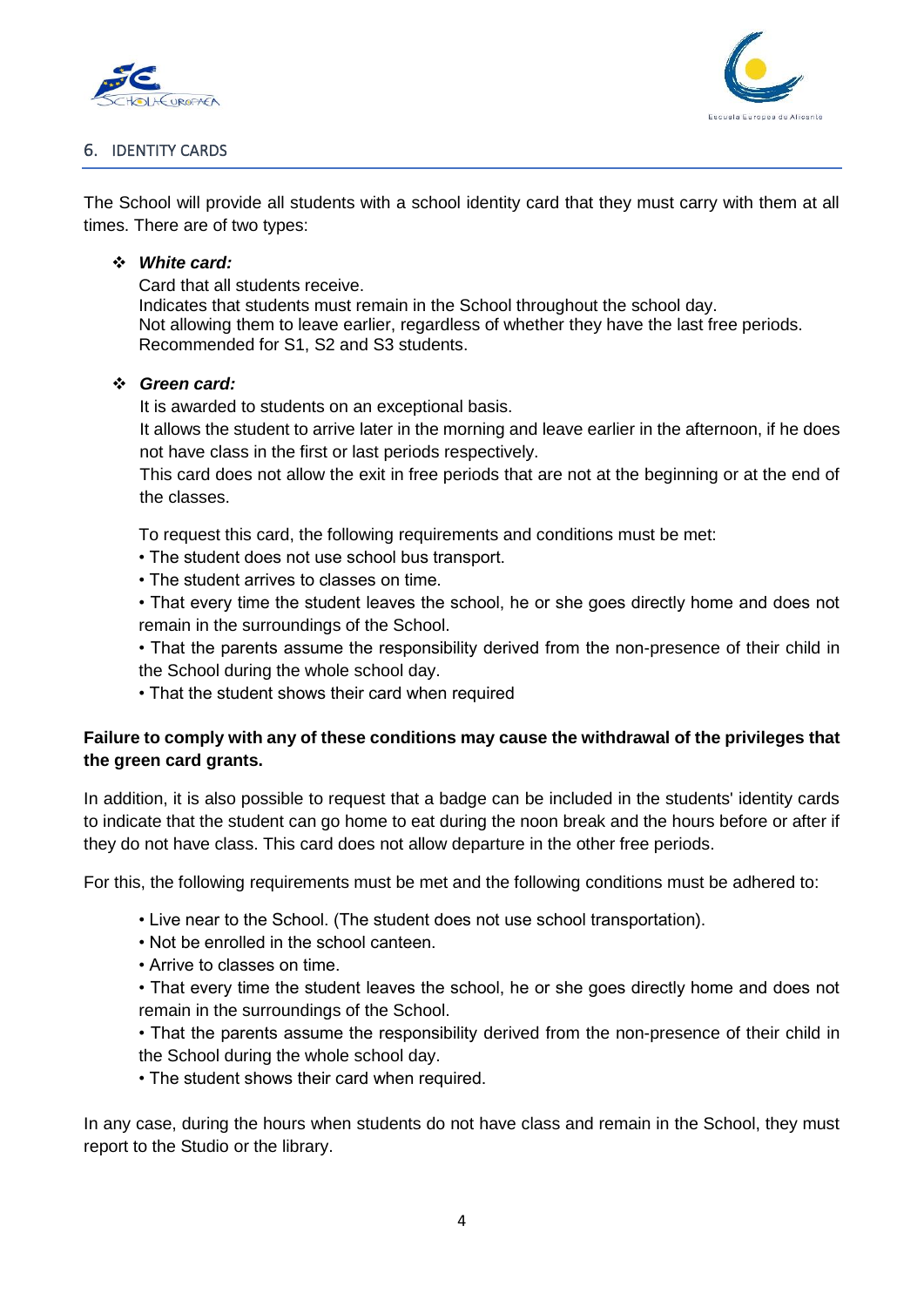



If we have not received a response on the form before **SEPTEMBER 15th, 2021 we assume you do not authorize your child to have a green card and / or eat at home. Green cards will not be awarded after this date.**

Please fill out this form before the indicated date.

[https://forms.office.com/Pages/ResponsePage.aspx?id=aeA505McU0OzBwsicDW6QjXXByO3cUh](https://forms.office.com/Pages/ResponsePage.aspx?id=aeA505McU0OzBwsicDW6QjXXByO3cUhGnxobmm05HB1UMVUxTzNXNlFBRlU2T0U3RTNTNkFNSTdNRy4u) [Gnxobmm05HB1UMVUxTzNXNlFBRlU2T0U3RTNTNkFNSTdNRy4u](https://forms.office.com/Pages/ResponsePage.aspx?id=aeA505McU0OzBwsicDW6QjXXByO3cUhGnxobmm05HB1UMVUxTzNXNlFBRlU2T0U3RTNTNkFNSTdNRy4u)

## 7. SCHOOL CALENDAR 2021-2022

# **Exams**

| <b>Date</b>                         | Year           | <b>Observations</b> |
|-------------------------------------|----------------|---------------------|
| 13 to 22 de December 2021           | S6             | 10/12/21 Study Day  |
| 13 to 22 de December 2021           | S5             | 10/12/21 Study Day  |
| 24 of January to 4 of February 2022 | S7             | 21/01/22 Study Day  |
| June 2022 (TBC)                     | S <sub>6</sub> | 'TBC)               |
| June 2022 (TBC)                     |                | TBC)                |

## **BAC 2022 exams**

| Date                             | <b>Activity</b> | <b>Observations</b> |
|----------------------------------|-----------------|---------------------|
| 30th of May to 10th of June 2022 | Written         | TBC)                |
| 27th of June to 1st of July 2021 | Oral            | TBC)                |
| 1 30 <sup>th</sup> of June 2022  | Communication   | In the afternoon    |
| 1st of July 2022                 | Announcement    | In the afternoon    |

# **Report Distribution**

| Day     | <b>Date</b> | Year         | Report                          |
|---------|-------------|--------------|---------------------------------|
| Friday  | 29.10.21    | $S1 - S7$    | <b>November reports</b>         |
| Friday  | 21.01.22    | $S1 - S6$    | 1 <sup>st</sup> semester report |
| Friday  | 11.02.22    | S7           | 1 <sup>st</sup> semester report |
| Friday  | 08.04.22    | <b>S1-S6</b> | <b>Spring report</b>            |
| Tuesday | 02.05.22    | S1-S6        | <b>May letters</b>              |
| Friday  | 20.05.22    | S7           | Final S7 report                 |
| Friday  | 01.07.22    | S1-S6        | End of year report              |

**The reports will be published in SMS and families will be informed via SMS when they are available on the platform.**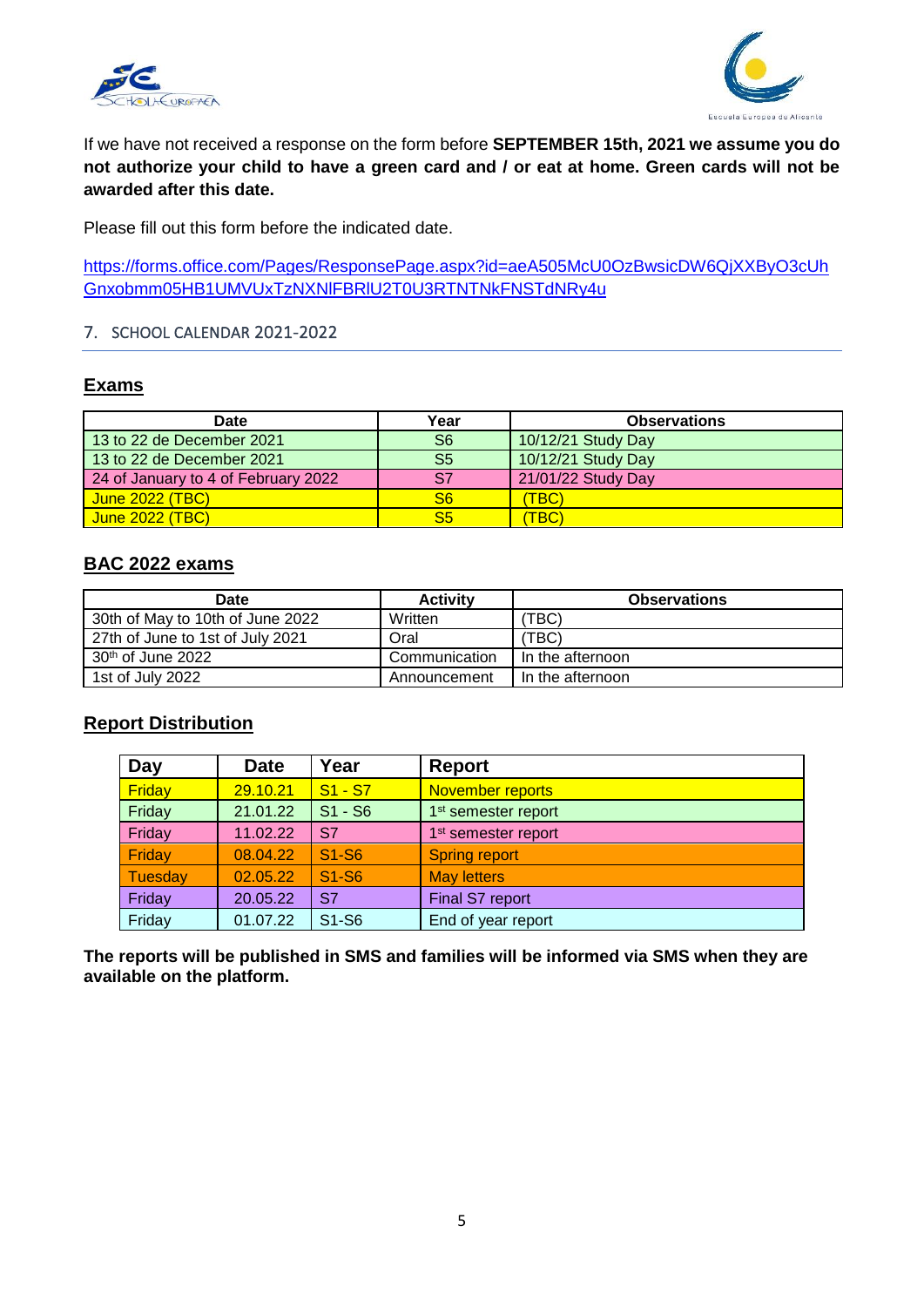



- **November reports:** These are informative reports, which include grades and comments and guide families about the development of the student's start of the school year. You can request a small meeting with up to 5 teachers to resolve any questions or doubts, by sending an email to the corresponding teacher. You can find the contact addresses in the "Course info" space of SMS.
	- You will be informed of the deadline to request appointments when the date arrives.
- **First semester reports**: First semester grades with decision of the class council if applicable.
- **Spring reports:** Report containing comments and notes and indicating the risk of repetition of the student if applicable.
- **S7 Reports (May):** Include the preliminary note from the BAC.
- **End-of-year Report:** End-of-year report that includes the student's decision to promote or not to the next year. The reports will be published in SMS, on Friday, July 1, 2022, approximately from 10:00 a.m onwards. Likewise, a communication will be sent to you via e-mail when they are published on the platform.

#### **Subject choice**

For the choice of subjects, families will receive a communication with a link to an on-line form that they must complete and send before the deadline that will be indicated.

Changes in the choice of subjects will not be accepted once the completed on-line form has been sent if this affects the creation of a subject. **Changes will not be accepted after the end of the school year.**

You can obtain more information about the choice of subjects as well as access to the online forms once the term is started, by visiting the "Choice of secondary subjects" section of our website. [Elección](https://escuelaeuropea.org/secundaria/eleccion-de-materias-s2-s6)  [de materias S2-S6 | Escuela Europea de Alicante](https://escuelaeuropea.org/secundaria/eleccion-de-materias-s2-s6)

| Year                                             | Day             | <b>Date</b> | <b>Time</b>                                      | <b>Participants/Aim</b>                                         |  |
|--------------------------------------------------|-----------------|-------------|--------------------------------------------------|-----------------------------------------------------------------|--|
| S6-S7                                            | Friday          | 10.09.21    | 19:00                                            |                                                                 |  |
| S1, S2, S3                                       | Monday          | 13.09.21    | 19:00                                            | <b>Class Teachers- Parents</b>                                  |  |
| S4, S5                                           | Tuesday         | 14.09.21    | 19:00                                            | Informative. Parent representative election                     |  |
| S <sub>1</sub> , S <sub>2</sub> , S <sub>3</sub> | Wednesday       | 15.11.21    | 19:00                                            | Class teachers - Teachers – Parents (individually with previous |  |
| S <sub>4</sub> , S <sub>5</sub> , S <sub>6</sub> | <b>Thursday</b> | 16.11.21    | 19:00                                            | appointment). Parents may have up to 5 teacher appointments.    |  |
|                                                  |                 |             |                                                  | Follow-up of student progress (November reports)                |  |
| S <sub>5</sub>                                   | Tuesdav         | 11.01.22    | 19:00                                            | Orientation for parents and pupils. S6 options                  |  |
| S <sub>3</sub>                                   | Thursday        | 14.01.22    | 19:00                                            | Orientation for parents and pupils. S4 options                  |  |
| S7                                               | TBC.            |             | 19:00<br>Direction, Orientation Group - Parents. |                                                                 |  |
|                                                  |                 |             |                                                  | Information for accessing university                            |  |
| S <sub>6</sub>                                   | <b>TBC</b>      |             | 19:00                                            | Parents meeting- Direction.                                     |  |
|                                                  |                 |             |                                                  | Information for accessing university                            |  |
| S <sub>1</sub> , S <sub>2</sub> , S <sub>3</sub> | <b>Tuesday</b>  | 03.05.22    | 19:00                                            | Class teachers - Teachers - Parents (individually with previous |  |
| S4, S5, S6                                       | <b>Thursday</b> | 05.05.22    | 19:00                                            | appointment). Teachers will ask for appointments if deemed      |  |
|                                                  |                 |             |                                                  | necessary. Follow-up on progress of student                     |  |

#### **Meetings with parents**